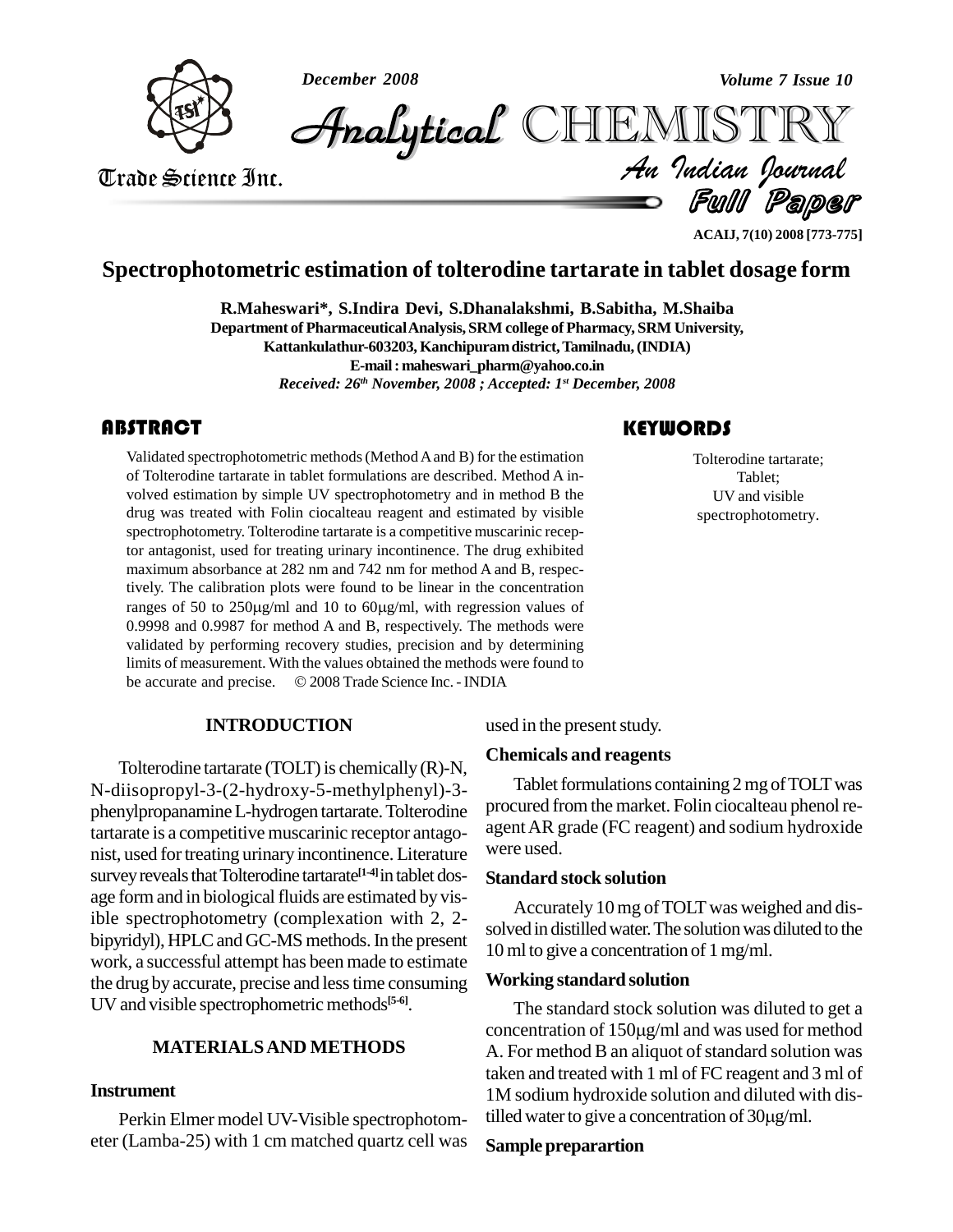# Full Paper

Twentytablets areweighed and crushed.The pow dered tablet equivalent to 10mg of TOLT was weighed and transferred to 10 ml volumetric flask, dissolved and made up to volume with distilled water.The solution was sonicated and filtered through whatmann filter paper no. 40. This solution was diluted to a concentration of <sup>150</sup>g/ml and used assample solution for method A, whereas for method B an aliquot of sample stock solution was treated with the reagents as in case of standard, diluted and used.

#### **Determination of wavelength maximum**

The standard solutions prepared separately for method A and B are scanned in the wavelength range of 200 to 800 nm. The drug was found to exhibit wavelength maximum at 282 nm and 742 nm for method A and B, respectively.

#### **Assay**

The working standard and sample solutions  $(n=6)$ were analyzed and the absorbance values were re corded.And also, the amount of drug in the samples  $(n=6)$  were calculated both for method A and B.

## **Assay results**

From the replicate analysis ( $n = 6$ ) of the drug by the proposed method, the average percentage label claims for TOLT was found to be 99.83 and 99.8 in method A and method B, respectively.

## **Validation [7-8]**

# **Linearity and range**

0.9987 for method A and method B, respectively. For evaluating the linearity range of TOLT, varying concentrations of standard stock solution were diluted and value with distilled water to give minimum of five concentrations in the range of 50 to 250 $\mu$ g/ml for method A and ible specified with distilled water to give minimum of five concentraaliquots of standard stock were treated with the speci-<br>fied volume of reagents and diluted with distilled water<br>for giving concentrations in the range of 10 to 60µg/ml fied volume of reagents and diluted with distilled water for method B. The calibration curves were constructed for both the methods by plotting the absorbances of these solutions against the concentrations and the lin earity was found in the concentration ranges mentioned. The values of correlation coefficient were 0.9998 and

## **Precision**

*I* method B, r<br>*I* rethods were<br>*I* ISTRY<br>*Indian Journal* The precision of the methods were studied by analysis of multiple samplings of working standard solutions

CHEMISTRY

for both the methods on the same day and on different days and expressed as Co-efficient of variance (CV) which was not more than  $2\%$ .

## **Recovery study**

To ensure the reliability and accuracyofthe meth ods, recovery studies were carried out by mixing a known quantity of standard drug with pre-analyzed sample and the content were reanalyzed by the pro posed methods.

The lower the values of relative standard deviation (RSD)indicate the method isaccurate.The mean per centage recoveries ofTOLT were 100.9 and 98.95 for method A and method B, respectively. Thus shows that there is no positive or negative interference of excipi ents in tablet.

## **Limits of measurement**

Limits of measurement like Limit of detection (LOD) and Limit of quantitation (LOQ) were determined. The linearity concentrations were analyzed in replicate and calibration curves were constructed. LOD andLOQ were calculated statisticallywith the standard deviation of <sup>ë</sup>y<sup>í</sup> intercept and slope. The values for LOD and LOQ were found to be 0.56 and 1.87g/ml, respectively for method A and the values were 0.099 and 0.299  $\mu$ g/ml, respectively for method B.

The values for different parameters studied for the methods are summarized in the TABLE below.

# **RESULTSAND DISCUSSION**

The TABLE 1 give details of the findings of assay and validation parameters studied.

The works were designed to develop UV and visible spectrophotometric methods for the determination of tolterodine tartarate in pharmaceutical dosage form and to validate the developed methods.

Since no UV or visible methods were reported, effort has been made to develop UV method using water assolvent inwhich the drug is easilysoluble.The drug showed maximumabsorbance at 282 nm.

The development of visible method was based on the fact that the phenolic hydroxyl group present in the drug reduces Folin ciocalteau reagent in presence of an alkali and forms blue coloured solution. This solution showed maximumabsorbance at 742 nm.

The drug showed good linearity for UV and visible